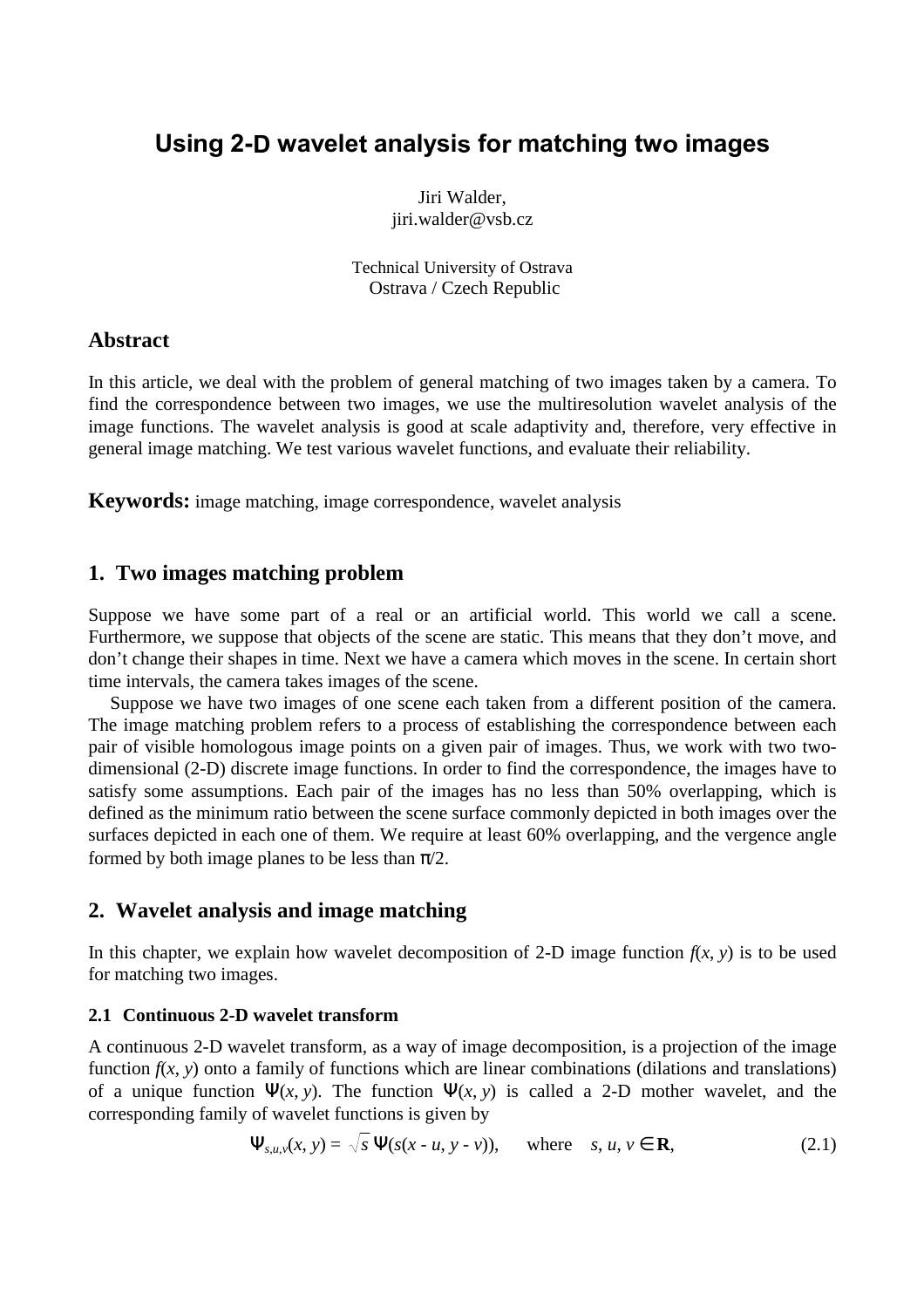and where *s* and (*u*, *v*) are called the scale and the translation. The 2-D wavelet transform of the function  $f(x, y) \in L_2$  is defined by

$$
T_{\Psi} f(s, u, v) = \iint_{-\infty}^{+\infty+} f(x, y) \Psi_{s, u, v}(x, y) dxdy.
$$
 (2.2)

This transform can be interpreted as a decomposition of an image function  $f(x, y)$  such that the frequency spectrum of the transformed function  $T_{\psi} f(s, u, v)$  has the same bandwidth in a logarithmic scale *s*. The adaptivity to scale and translation leads to its good locality in both frequency and spatial domain. This property is suitable in our problem of general image matching. Let the function  $\Psi$  be a differential operator, then the transform  $T_{\Psi} f(s, u, v)$  will be a continuous scale-space representation of the image edges. If we use low-pass approximation operator Φ instead of high-pass differential operator Ψ, the transform will produce a continuous scale-space representation of the image approximations. From now on, we shall let  $\Phi(x, y)$  denote 2-D *scaling function* corresponding to low-pass approximation operator, and  $\Psi(x, y)$  the *wavelet function* corresponding to high-pass differential operator. Similarly, we shall use  $\phi(x)$  for 1-D scale function and  $\psi(x)$  for 1-D wavelet function.

Example of wavelet function and scale function is shown in Fig. 2.1. In the figures, we can also see the amplitude spectrum of the wavelet functions and the scale functions. Notice the low-pass characteristic of the scale function and the high-pass characteristic of the wavelet function.



Figure 2.1: Gauss wavelet function  $(-2xe^{-x^2})$ , scale function  $(e^{-x^2})$  and their amplitude spectra

### **2.2 Continuous wavelet transform and image matching problem**

From previous chapter, we already know that when using the 2-D continuous wavelet transform  $T_{\Psi} f(s, u, v)$  or the 2-D continuous scale transform  $T_{\Phi} f(s, u, v)$ , we can decompose the image function  $f(x,y)$  on different levels of resolution (depending on the scale *s*). On the coarsest level, we can easily find singularities (such as edges, corners, peaks etc.). Then we can track them down from a high level (coarse) to the lowest level (detail). In this way we can determine the whole correspondence between two images.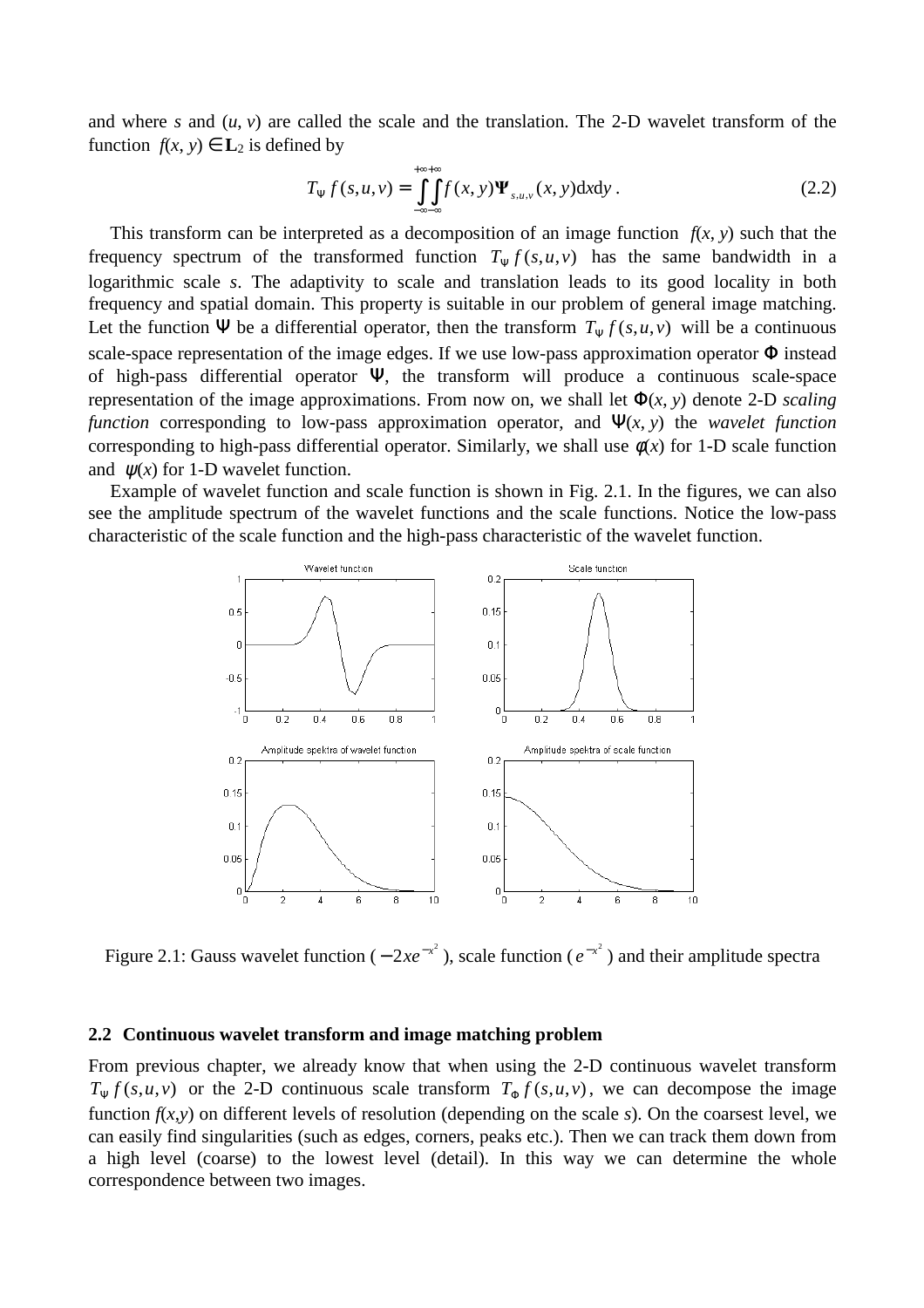To demonstrate this point I will give you an example. Figs. 2.2 - 2.4 show the maxima of continuous Gaussian wavelet transform of two 1-D image profile functions along their homologous epipolar lines. It can be clearly seen that from the scale 32 downwards, the maxima correspondence can be easily tracked down. Homologous maxima have been determined by a naked eye, and are signed by homologous numbers. We can extend the same idea to 2-D image matching.



Figure 2.2: Two images of the same scene and two homologous epipolar lines



Figure 2.3: 1-D image functions along their homologous epipolar lines



Figure 2.4: Local maxima of the continuous Gaussian wavelet transform

#### **2.3 Discrete dyadic wavelet functions**

For the special class of wavelet functions, the redundant information of the continuous wavelet transform can be cleared by discretizing both the scale factor  $s$  and the translation  $(u, v)$ . Strictly speaking, we will work in a dyadic wavelet space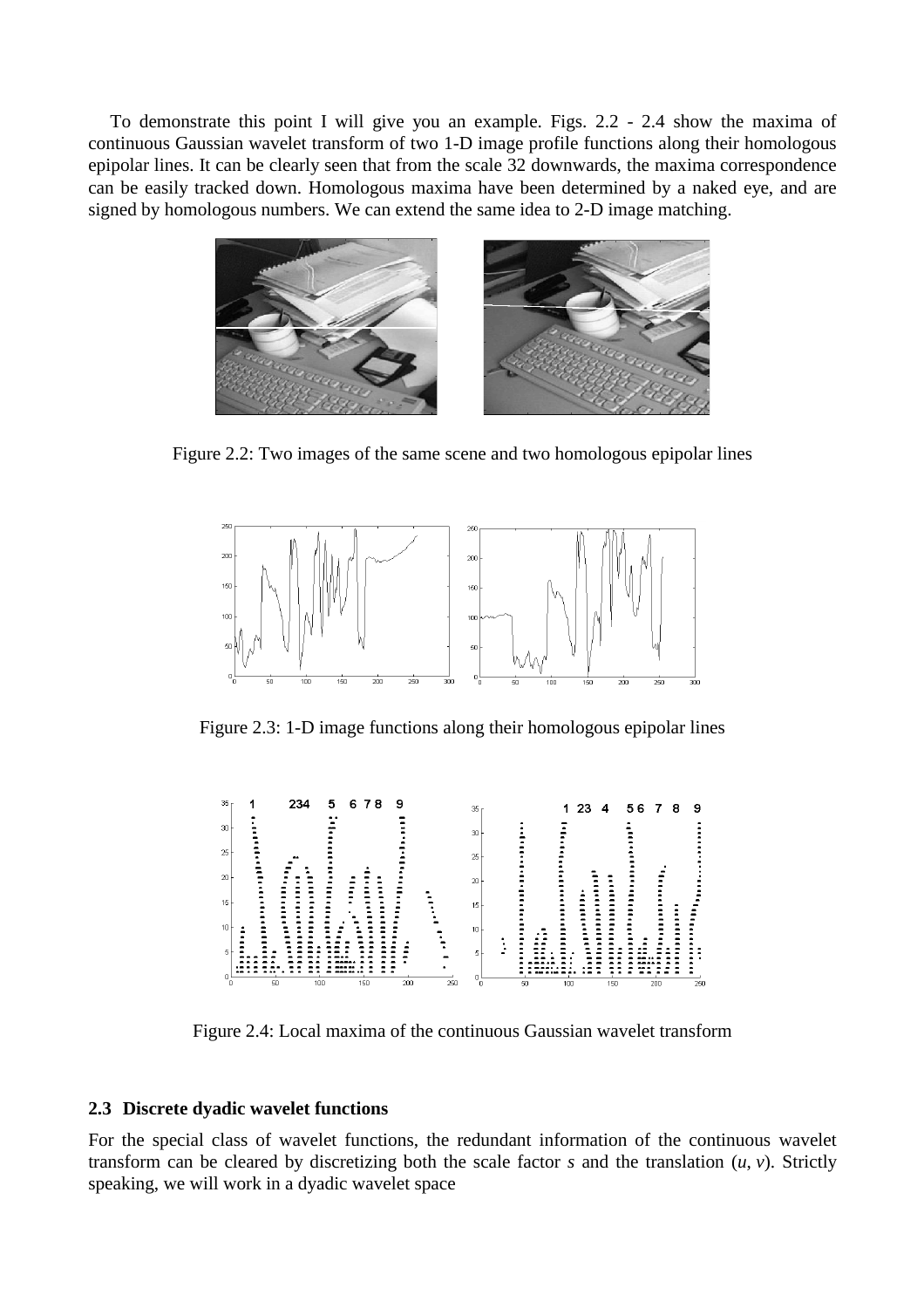$$
s = \frac{1}{2^{j}} \quad \text{and} \quad (u = k, v = l), \text{ where } j, k, l \in \mathbb{Z}, \tag{2.3}
$$

and where **Z** denotes the set of integers. The corresponding set of the dyadic wavelet functions and the scale functions is

$$
\Psi_m(x) = \sqrt{s}\Psi(sx - k), \qquad (2.4)
$$

where *m* is actually the function of *j* and *k*, as follows:

$$
m = 2j + k, k = 0, 1, ..., 2n-j - 1 for j = 0, 1, ..., n
$$

Now the coefficients of the wavelet function can be computed according to the formula

$$
c_m = \langle f(x), \psi_m(x) \rangle = 2^{j/2} \int_{-\infty}^{\infty} f(x) \psi(2^j x - k) dx, \qquad (2.5)
$$

where  $\langle \cdot, \cdot \rangle$  denotes the scalar product. The corresponding inverse wavelet transform is

$$
f(x) = \sum_{m=0}^{\infty} c_m \overline{\Psi}_m(x) .
$$
 (2.6)

The signification  $\overline{\cdot}$  denotes the complex conjugate. Here, a continuous function is being represented by a single infinite sequence, as with a Fourier series representation. We have here, as well, the basis of the discrete wavelet transform if we use discrete versions of Eqs. (2.5) and (2.6).

If we use the scale function  $\phi(x)$  instead of the wavelet function  $\psi(x)$ , we get formulas for dyadic scale functions, and we will work in a scale space.

#### **2.4 Multidimensional analysis of the image function**  $f(x, y)$

By multidimensional analysis of the function  $f(x, y)$  we understand a sequence of closed scale subspaces  $V_n \subset V_{n-1} \subset \ldots \subset V_1 \subset V_0$ . We introduce an approximation operator  $A_j$ , then  $A_j f$  will be an approximation of *f* on the *j*th level of resolution,  $A_0$  represents the identity,  $A_j f \in V_j$  holds. The scale *s* on the *j*th level of approximation is  $s = \frac{1}{2^j}$ . Practically, we use limited number of levels  $j = 0, 1, \ldots n$ , where the *n*th level will be the coarsest resolution with the smallest scale  $s = \frac{1}{2^n}$ . Next we introduce a differential operator *D<sub>j</sub>*. The term *D<sub>j</sub>f* will denote the difference between two approximations  $A_j f$  and  $A_{j-1} f$  on the *j*th and the  $(j-1)$ th levels of resolution, i.e.,

$$
D_j f = A_{j-1} f - A_j f \quad \text{for} \quad j = 1, 2, ..., n. \tag{2.7}
$$

Mallat first proved that for 2-D multiresolution analysis, there are three components for the difference between approximations  $A_i f$  and  $A_{i-1} f$ 

$$
D_j f = A_{j-1} f - A_j f = D_{j,1} f + D_{j,2} f + D_{j,3} f.
$$
\n(2.8)

So the multiresolution analysis of the function  $f(x, y)$  can be written as

$$
f(x, y) = A_1 f + D_{1,1} f + D_{1,2} f + D_{1,3} f
$$
  
= A<sub>2</sub>f + D<sub>2,1</sub>f + D<sub>2,2</sub>f + D<sub>2,3</sub>f + D<sub>1,1</sub>f + D<sub>1,2</sub>f + D<sub>1,3</sub>f

$$
=A_n f + \sum_{j=1}^n [D_{j,1} + D_{j,2} + D_{j,3}].
$$
\n(2.9)

Each approximation  $A_j f(x, y)$  and difference  $D_{j,p} f(x, y)$  can be fully characterized with a 2-D scale function  $\Phi(x, y)$  and its associated wavelet functions  $\Psi(x, y)$ ,  $p = 1, 2, 3$ ,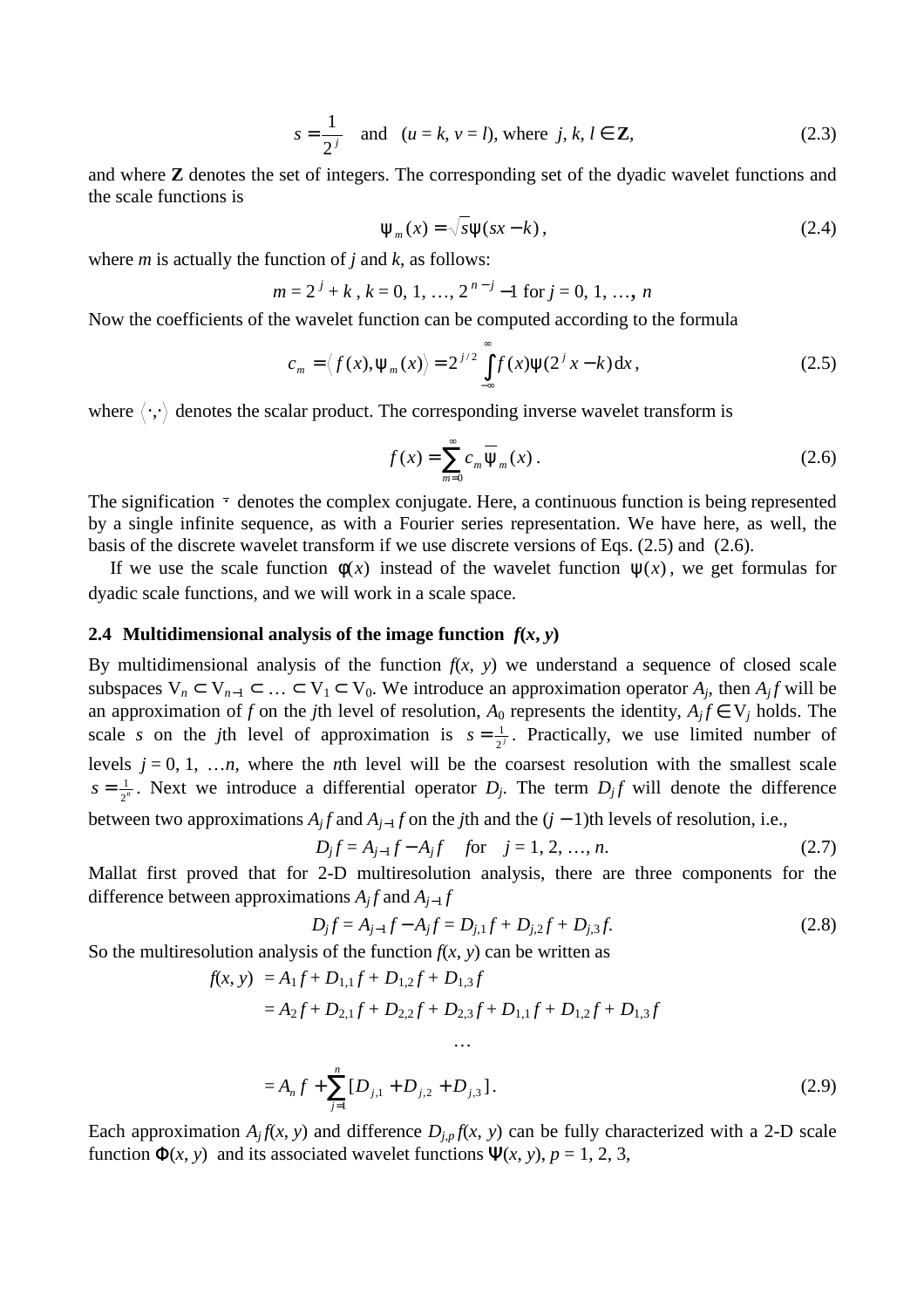$$
A_j f(x, y) = \sum_{k=-\infty}^{+\infty} \sum_{l=-\infty}^{+\infty} a_{j,k,l} \Phi_{j,k,l}(x, y), \quad D_{j,p} f(x, y) = \sum_{k=-\infty}^{+\infty} \sum_{l=-\infty}^{+\infty} d_{j,k,l,p} \Psi_{j,k,l}(x, y), \tag{2.10}
$$

where

$$
\Phi j, k, l(x, y) = \frac{1}{2^j} \Phi(\frac{x - k}{2^j}, \frac{y - l}{2^j}), \quad \Psi j, k, l, p(x, y) = \frac{1}{2^j} \Psi_p(\frac{x - k}{2^j}, \frac{y - l}{2^j}), \quad j, k, l \in \mathbb{Z}
$$
 (2.11)

$$
a_{j,k,l} = \langle f(x, y), \mathbf{\Phi}_{j,k,l}(x, y) \rangle, \quad d_{j,k,l,p} = \langle f(x, y), \mathbf{\Psi}_{j,k,l,p}(x, y) \rangle.
$$
 (2.12)

Suppose that the coordinates *x* and *y* are not correlated, and the 2-D scale function  $\Phi(x, y)$  and 2-D wavelet functions  $\Psi(x, y)$ ,  $p = 1, 2, 3$  are separable. Than we can write

$$
\Phi(x, y) = \phi(x)\phi(y),
$$
  

$$
\Psi_1(x, y) = \phi(x)\psi(y), \quad \Psi_2(x, y) = \psi(x)\phi(y), \quad \Psi_3(x, y) = \psi(x)\psi(y),
$$
 (2.13)

where  $\phi(x)$  is a 1-D scale function and  $\psi(x)$  is a 1-D wavelet function. Apparently,  $\Psi_1$ ,  $\Psi_2$ ,  $\Psi_3$ extract the details of 2-D image function  $f(x, y)$  in the *x*-axis, *y*-axis and in the diagonal directions, respectively.

This representation is called the wavelet pyramid of 2-D image function. Given a discrete image  $f(x, y)$  with a limited support *x*,  $y = 1, 2, ..., 2<sup>n</sup>$ , the actual procedure for constructing this pyramid involves computing the coefficients  $a_{j,k,l}$  and  $d_{j,k,l,p}$  which can be grouped into four matrices  $A_j$ ,  $D$ <sup>*j*</sup>, *p*, *p* = 1, 2, 3, on each level *j* 

$$
A_j = (a_{j,k,l}), \qquad D_{j,p} = (a_{j,k,l,p}) \quad \text{for} \quad k, l = 1, 2, ..., 2^{n-j}.
$$
 (2.14)

Since we work in a discrete space, we need discrete versions *h* and *g* of the functions  $\phi(x)$  and  $\psi(x)$ . The coefficients  $a_{j,k,l}$  and  $d_{j,k,l,p}$  then can be computed via an iterative procedure. Figure 2.5 illustrates the process of the wavelet analysis. By crossing between levels *j*−1 and *j*, we first convolve the rows of the image approximation  $A_{i-1} f(x, y)$  with the discrete scale function  $h(x)$  and the wavelet function  $g(x)$ . Then we discard the odd-numbered columns (denoted by  $\downarrow$ ). We get the approximation and the difference of given function in the *x*-axis direction. We repeat the whole process for all columns. The approximation  $A_j f(x, y)$  and three difference components  $D_{j,p} f(x, y)$ ,  $p = 1, 2, 3$  form the result.



Figure 2.5: Wavelet pyramid and process of wavelet analysis between two levels *j* − 1 and *j*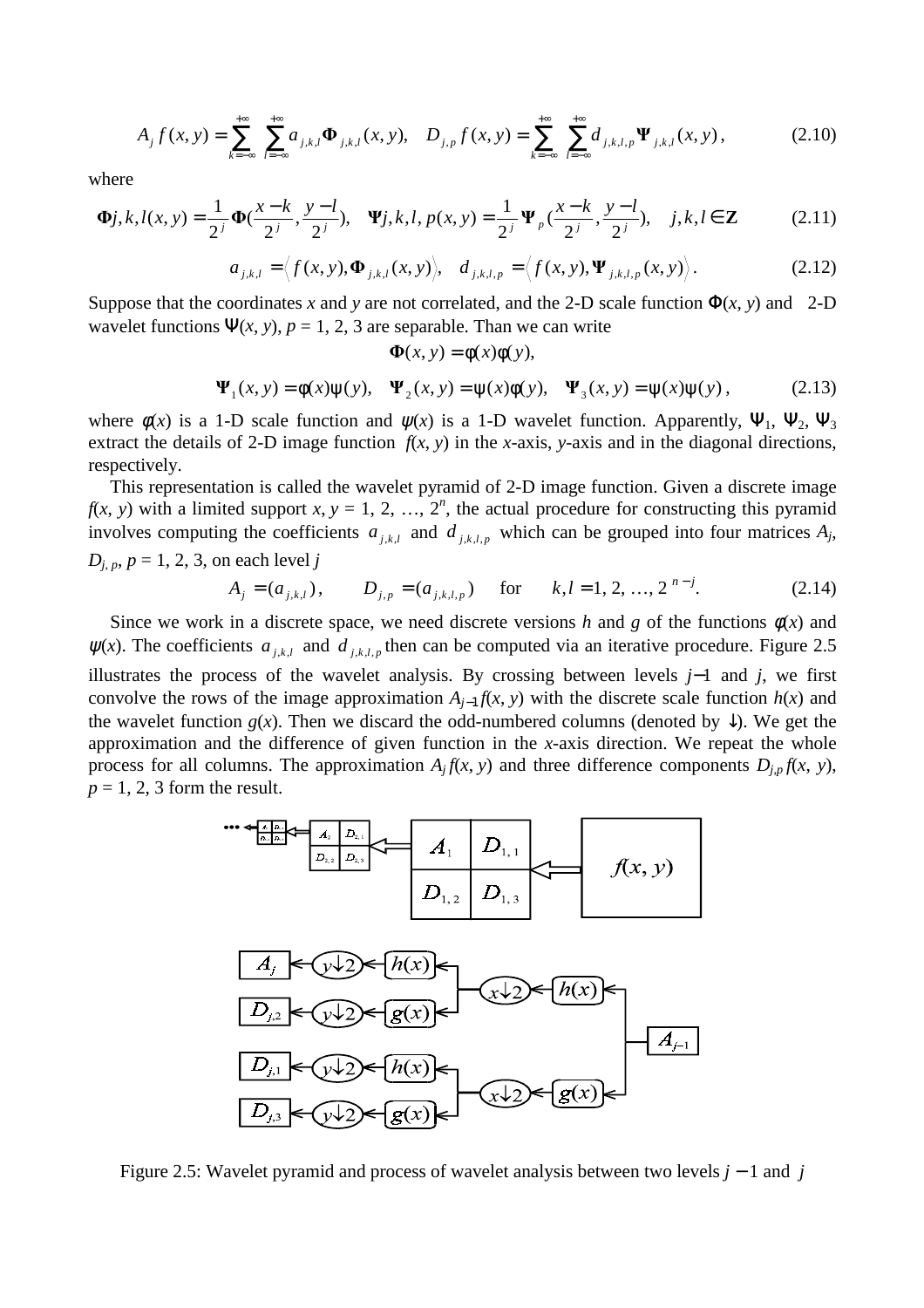### **3. Similarity distance measuring**

Using wavelet analysis we can define a similarity distance  $S((x, y), (x', y'))$  for any pair of image points on the reference image  $f(x, y)$  and the matched image  $f'(x', y')$  on any given level.

#### **3.1 Point-to-point similarity distance**

If we consider single point to point match on the *j*th level, the similarity distance can be defined using only three differential components  $D_{i,p}f(x, y)$ ,  $p = 1, 2, 3$ . For image matching to be invariant to the local image intensity, we use a normalization. This leads to the following implicit feature vector

$$
\mathbf{B}_{j}(x, y) = [B_{j,1}(x, y) \quad B_{j,2}(x, y) \quad B_{j,3}(x, y)], \text{ where } B_{j,p} = \frac{D_{j,p}(x, y)}{|A_{j}(x, y)|}, \ p = 1, 2, 3,
$$
 (3.1)

where  $|\cdot|$  denotes  $\mathbf{L}_2$  norm. Then we can define a normalized similarity distance as

$$
SB_j((x, y), (x', y')) = \left| \mathbf{B}_j(x, y) - \mathbf{B}'_j(x', y') \right|.
$$
 (3.2)

Note that in the above formulation, the position  $(x, y)$  refers to the continuous 2-D space, so we will need another definition which will by explained in the next chapter.

#### **3.2 Local parallax continuity and generic pattern matching**

For the robustness of image matching, we suppose local parallax continuity in a neighbourhood of two integer positions  $(k, l)$  and  $(k', l')$ , in another worlds, the parallax field in a neighbourhood of that two points will be nearly the same.

Let *N* denote the minimal neighbourhood of a given point containing the central position and four closest diagonal positions. We have

$$
N = \{(0,0), (0.5, 0.5), (-0.5, 0.5), (0.5, -0.5), (-0.5, -0.5)\}.
$$
 (3.3)

Let  $\mathbf{PA}_i(k, l)$  and  $\mathbf{PD}_i(k, l)$  denote the approximation and difference pattern vector on an integerindexed positions

$$
\mathbf{PA}_{j}(k,l) = [A_{j}(k+r,l+c) | (r,c) \in N], \tag{3.4}
$$

$$
\mathbf{PD}_{i}(k,l) = [\mathbf{B}_{i}(k+r, l+c) | (r, c) \in N].
$$
\n(3.5)

Note that locations  $(k + r, l + c)$  for  $(r, c) \in N - \{(0, 0)\}\)$  correspond to diagonal positions which can also be computed with rigorous bottom-up wavelet transform. Similarly, a normal position (*k*, *l*) on the reference image may be matched to a normal position  $(k',l')$  or diagonal position  $(k'+r,l'+c)$ on the compared image. In order to use the generalized similarity distance  $S_j((k,l),(k',l'))$ , we need to compute two wavelet pyramids for each image  $f(x, y)$ : a standard one on normal integer positions  $(k, l)$  and another one on diagonal positions  $(k + r, l + c)$ .

The generalized similarity distance  $S_j((k,l),(k',l'))$  is defined as

$$
S_j((k,l),(k',l')) = SA_j((k,l),(k',l')) * SD_j((k,l),(k',l')), \qquad (3.6)
$$

where  $SA_j((k,l),(k',l'))$  and  $SD_j((k,l),(k',l'))$  are the similarity distances expressed in terms of approximation and difference on the *j*th level of analysis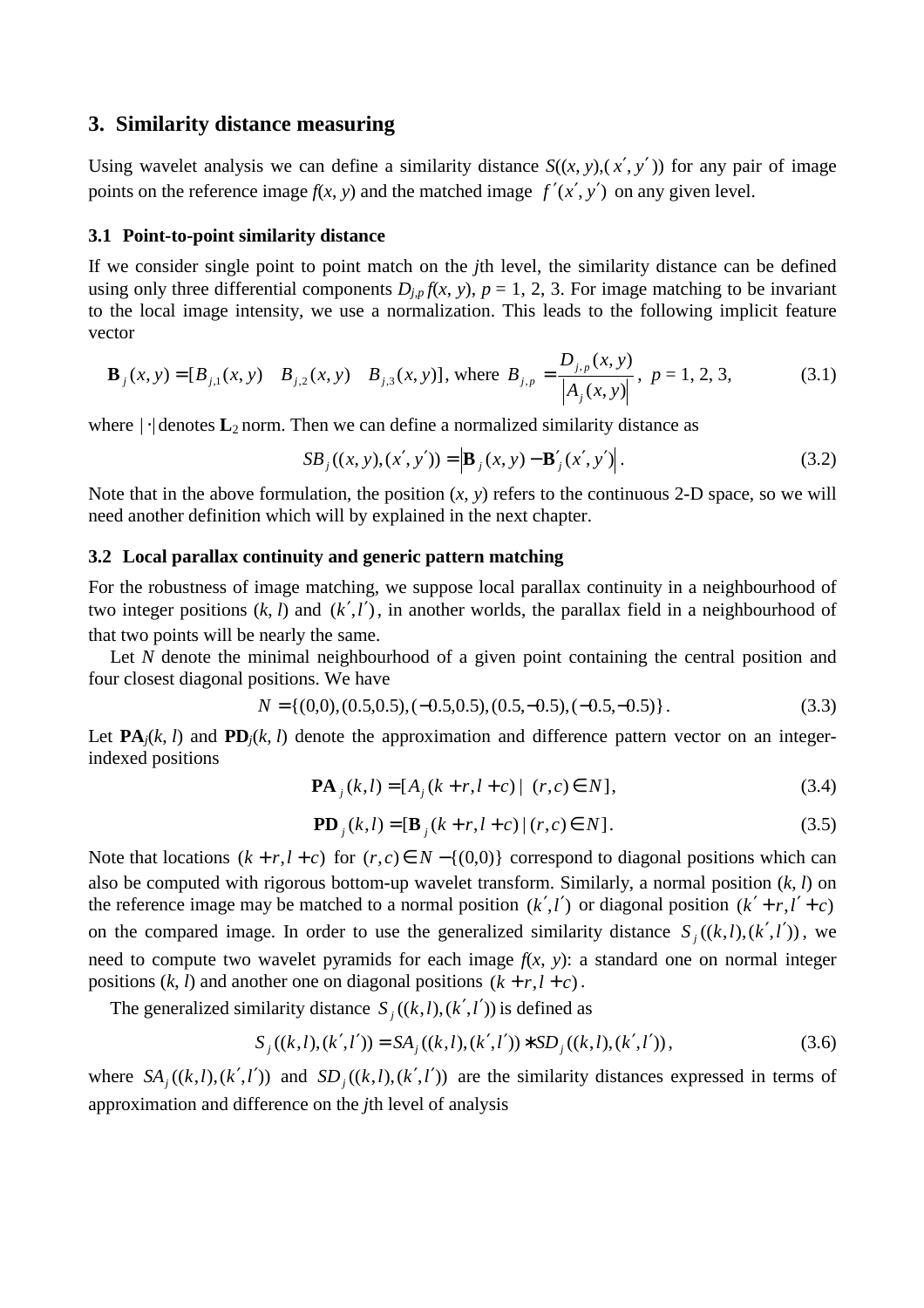$$
SA_j((k,l),(k',l')) = 1 - \frac{\left| \mathbf{PA}_j(k,l) * \overline{\mathbf{PA}}'_j(k',l') \right|}{\left| \mathbf{PA}_j(k,l) \right| \left| \mathbf{PA}'_j(k',l') \right|},
$$
\n(3.7)

$$
SD_j((k, l), (k', l')) = |PD_j(k, l) - PD'_j(k', l')|.
$$
\n(3.8)

The term (3.7) is a multidimensional coefficient of the correlation. Using generalized similarity distance, we use full image information available on the *j*th level.

### **4. Matching two images**

In this chapter, we deal with a problem of finding full correspondence between two given images. First, we get knowledge of finding the corresponding point if we know an approximate estimation of its position. Next, we find approximate estimation using spiral and hierarchical propagation.

#### **4.1 Finding exact position in estimated neighbourhood**

For any image point  $(k, l)$  in the reference image, its approximate correspondence  $(k'_0, l'_0)$  in the matched image may be obtained through some general strategies, such as a spiral and hierarchical propagation to be explained later on. The simplest way to catch the precise correspondence (*k*′,*l*′) is the discrete search in a small neighbourhood of  $(k'_0, l'_0)$  which is defined by a distance threshold  $T_r$ .

$$
\min_{(k',l')} S_j((k,l),(k',l')) \quad \forall (k',l'): |(k',l') - (k'_0,l'_0)| \le T_r. \tag{4.1}
$$

The distance threshold  $T_r$  should be defined in such a way that the allowed errors in the parallax field can be corrected. Typically, the threshold is  $1 \leq T_r \leq 2$ .

### **4.2 Spiral and hierarchical propagation**

Without loss of generality, we only consider images with size  $2^n \times 2^n$ . By symbol  $M_j$  we denote the discrete parallax field on the *j*th level of the wavelet pyramid

$$
M_{j} = (\mathbf{M}_{j}(k,l))_{k,l=0,1,\dots,m-1}, \text{ where } m = 2^{n-j}. \tag{4.2}
$$

Each element of the parallax field  $\mathbf{M}$ <sub>*j*</sub>( $k$ , $l$ ) contains the vector for a pair of homologous points  $(k, l)$  and  $(k', l')$ 

$$
\mathbf{M}_{j}(k,l) = (k',l') - (k,l). \tag{4.3}
$$

If there is no correspondence then  $\mathbf{M}_i(k,l) = \emptyset$ .

With at least 60% of overlapping, the central area on a chosen highest level should have correspondence on the other image. For example, if we start with searching on the level  $j = n - 3$ with size  $8 \times 8$ , the central area of size  $2 \times 2$  on the reference image should have correspondence on the matched image. So we can start searching for correspondence with the best matching of the central area using the generalized similarity distance defined in Chapter 3.2 in Eq. (3.6). Known parallax vectors can then be propagated from the central area to the outer rings. In each ring, we accurate the parallax vector with process described in the previous chapter in Eq. (4.1). This propagation is called a spiral propagation.

Gross errors of the resultant parallax field can be detected and corrected automatically by using the local parallax continuity constraint

$$
|\mathbf{M}_{j}(k,l)-\mathbf{M}_{j}(k,l)| \leq T_{M}, \qquad (4.4)
$$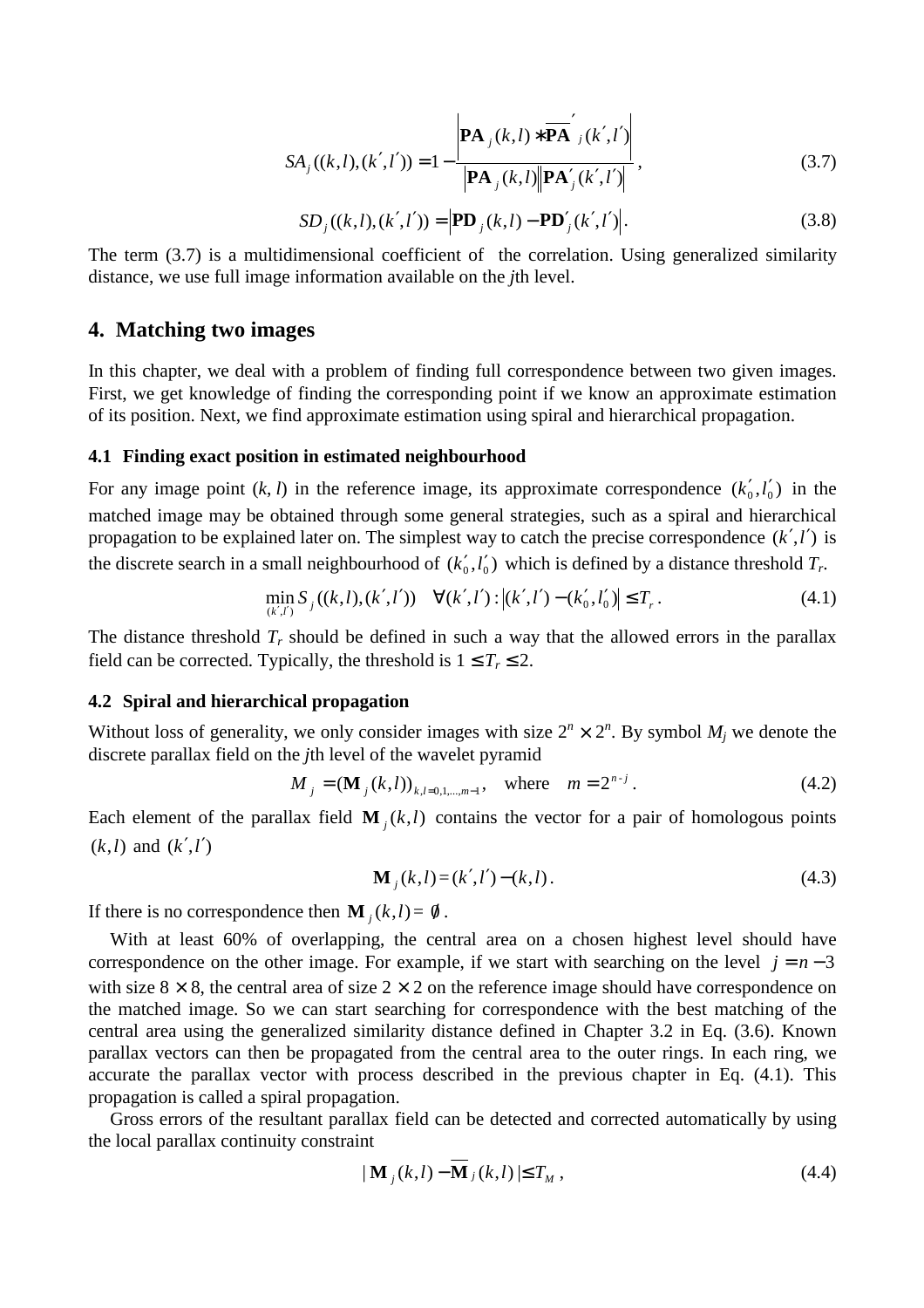where  $\overline{\mathbf{M}}_j(k,l)$  denotes the mean parallax field vector in the smallest nighbourhood of central position (*k*, *l*). The constant  $T_M$  denotes the maximal allowed parallax difference, usually  $1 \le T_M \le 2$ .

After image matching on the higher  $(j + 1)$ th level, the parallax field should then be propagated to the next lower *j*th level. This propagation is called a hierarchical propagation. We again accurate the parallax vectors with process described in the previous chapter in Eq. (4.1), we search for the precise correspondence in the smallest neighbourhood of the approximate estimation of the correspondence.

## **5. Used wavelet functions**

All used wavelet and its associated scale functions are shown in Fig. 5.1. The discrete wavelet function *g* and its associated scale function *h* are mutually, therefore, we can easily compute the coefficients of the wavelet function *g* from the coefficients of the scale function *h*

$$
g_k = (-1)^{k+1} \overline{h}_{1-k} \,. \tag{5.1}
$$

On this account, I will write only the coeficients of the scale function.

### **Haar wavelets**

Haar wavelets are the oldest wavelets. They are known to have the most compact support of 2, and they are orthogonal. The scale function *h* is

$$
h(\text{Haar}) = (\frac{1}{2}, \frac{1}{2}).\tag{5.2}
$$

#### **Daubechie wavelets (Daub-4)**

Daubechie wavelets are orthogonal with compact support of 4. They are constructed to have the maximum vanishing moments. The vanishing moments of *l*-order are defined as

$$
\int_{-\infty}^{\infty} x^l \psi(x) dx = 0.
$$
 (5.3)

The scale function for Daub-4 is

$$
h(\text{Daub-4}) = (\frac{1+\sqrt{3}}{8}, \frac{3+\sqrt{3}}{8}, \frac{3-\sqrt{3}}{8}, \frac{1-\sqrt{3}}{8}).
$$
\n(5.4)

Unfortunately, these wavelet functions are far from symmetric. Daubechie wavelets with the compact support length  $L > 4$ , denoted by Daub-L, also exist.

### **Least asymmetric Daubeshies wavelets (Symmlet-8)**

They are constructed in the same way as Daubechie wavelets, but they are at least asymmetric. The scale function is

*h*(Symmlet-8) = (-0.05357445070, -0.02095548256, 0.35186953432, 0.56832912170,

$$
0.21061726710, -0.07015881208, -0.00891235072, 0.02278517294). \tag{5.5}
$$

### **Meyer Wavelets**

They are orthogonal and symmetric, but they have no compact support. Nevertheless, for computing, the discrete version of Meyer wavelets exist. They have compact support of 62.

### **Symmetric complex Daubechies wavelets (Scd-4, Scd-6)**

It can be shown that only complex valued scale and wavelet functions exist under the four hard conditions for orthogonality, compact support, maximum vanishing moments and finally symmetry. We denote Scd-6 the wavelet function with the shortest support of 6. It satisfies all these conditions, and it is associated with Daub-6 wavelet function. The scale function corresponding to Scd-6 is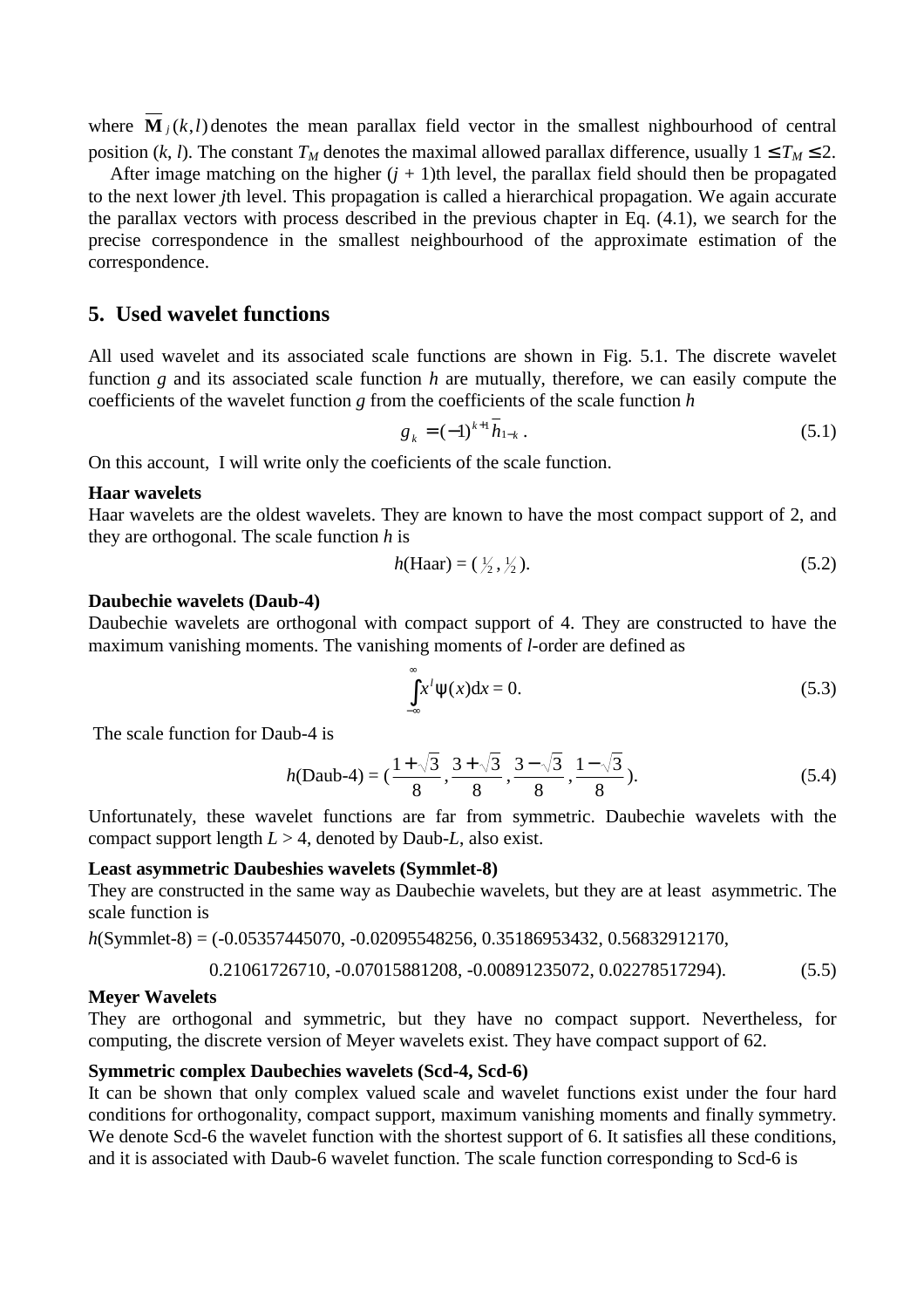$$
h(\text{Scd-6}) = \frac{1}{64} \left( -3 - i\sqrt{15}, \ 5 - i\sqrt{15}, \ 30 + i2\sqrt{15}, \ 30 + i2\sqrt{15}, \ 5 - i\sqrt{15}, \ -3 - i\sqrt{15} \right). \tag{5.6}
$$

We already know that the Daubechie wavelet of length 4 exists. We can build the associated Scd-4 complex wavelet function, but it is highly non-smooth (see. Fig. 5.1). The vanishing moments doesn't exist for this wavelet. The corresponding scale function is

$$
h(\text{Scd-4}) = \frac{1}{4} (1+i, 1-i, 1-i, 1+i). \tag{5.7}
$$



Figure 5.1: Tested wavelet and scale functions

### **6. Experiments**

For my experiments, I chose a complex scene. I took two images of a clerical table with a digital camera from two different positions (see Fig. 2.2 or 6.3). I then used the above explained algorithm, and I experimented with different wavelet functions.

### **6.1 Relative gross error**

Firstly, I measured the error of bad parallax field determination with respect to the chosen wavelet function. I measured the difference  $V_i(k, l)$  between the parallax vector  $M_i(k, l)$  for a given position  $(k, l)$  with the mean parallax vector **M**  $<sub>i</sub>(k, l)$  in the closest 3×3 neighbourhood</sub>

$$
\mathbf{V}_j(k, l) = \mathbf{M}_j(k, l) - \mathbf{M}_j(k, l). \tag{6.1}
$$

Errors of the parallax vector  $\mathbf{M}_i(k, l)$  satisfying the constraint  $|\mathbf{V}_i(k, l)| < L_M$  (usually  $1 \le L_M \le 2$ .) can be corrected in a natural way. Nevertheless, the errors for which the expression  $|\mathbf{V}_i(k, l)| \ge L_M$ holds are gross errors, and for such errors I provided a criterion I used for comparing the wavelet functions. The criterion of *relative gross error RGE* is

$$
RGE = \text{(number of errors for } |\mathbf{V}_j(k,l)| \ge L_M) / \text{(all matched points)} \tag{6.2}
$$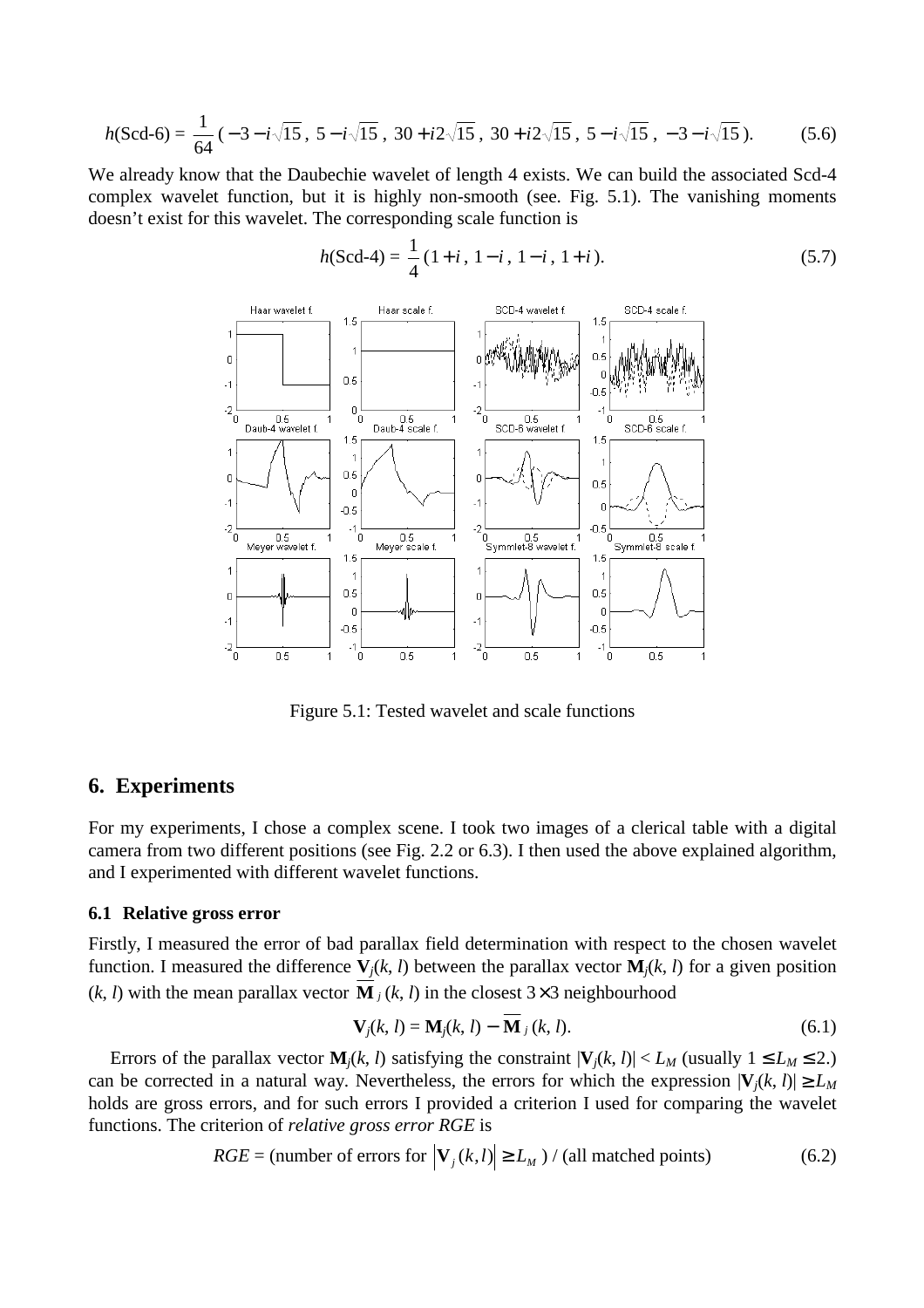The results are summarized in Table 6.1. The best was the complex wavelet function Scd-4. The second one Scd-6 is better than all other real wavelet functions. From the set of real wavelets, the Meyer wavelet function is the best.

| Wavelet   | $RGE(M_5)$ | $RGE(M_4)$ | $RGE(M_3)$ |
|-----------|------------|------------|------------|
| Haar      | 0.05       | 0.133333   | 0.2531     |
| Doub-4    |            | 0.1        | 0.24866    |
| Symmlet-8 | 0.1        | 0.125      | 0.28496    |
| Meyer     | 0.05       | 0.09167    | 0.23656    |
| Scd-4     |            | 0.05       | 0.16578    |
| Scd-6     |            | 0.06666    | 0.17972    |

Table 6.1: Relative gross errors (RGE) on levels 5, 4 and 3

### **6.2 Relative gross error** *RGE* **compared to value** *L<sup>M</sup>*

In the second test, I plotted the amount of relative gross error *RGE* for different values of *L<sup>M</sup>* into the chart (see Fig. 6.1 and 6.2).



Figure 6.1: Relative gross error in comparison with the value  $L_M$  on 4th level of wavelet pyramid



Figure 6.2: Relative gross error in comparison with the value  $L_M$  on 3th level of wavelet pyramid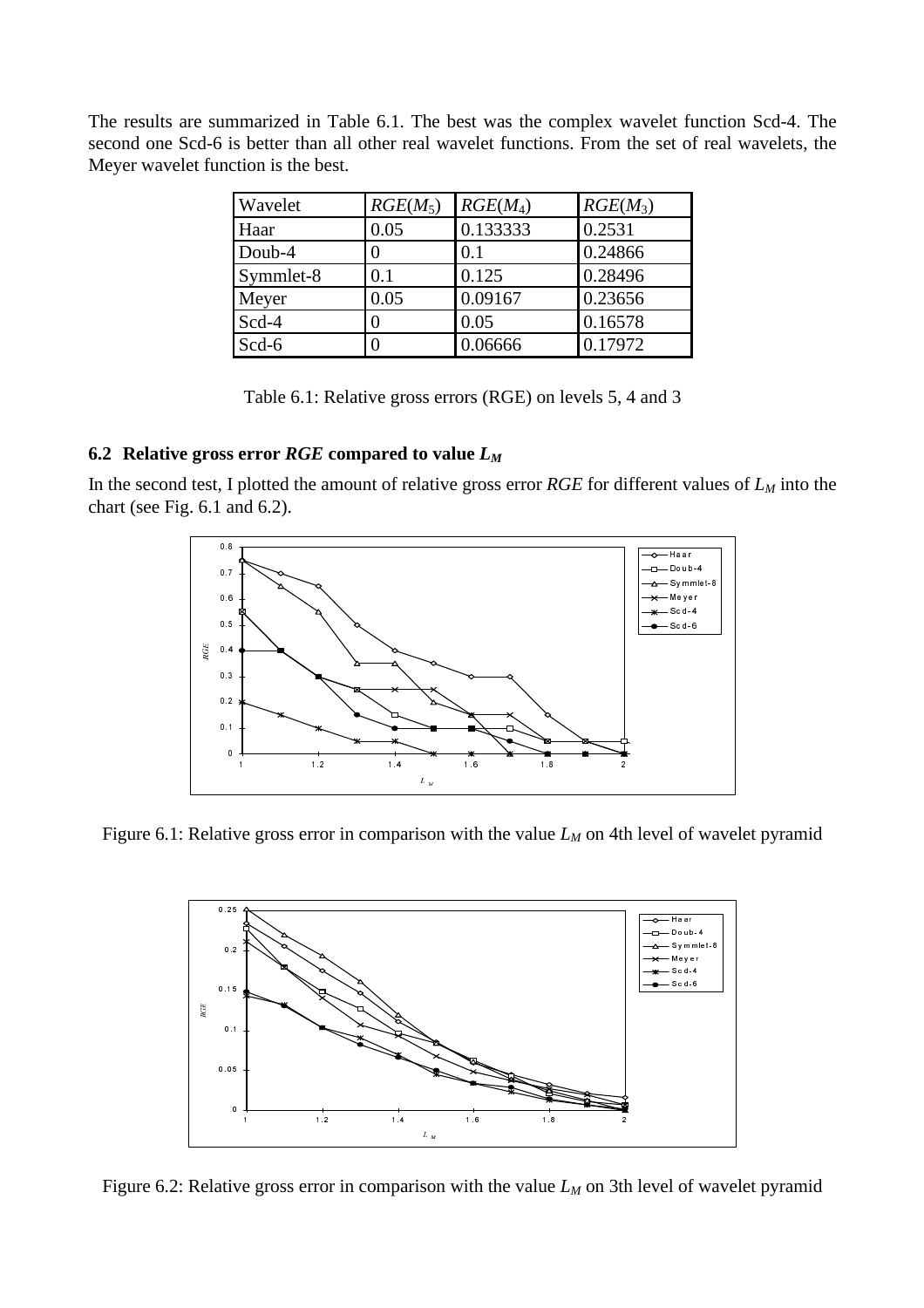This result shows us how large error is made by a given wavelet function. The faster the wavelet function falls the more suitable is for our use. Again, both the complex wavelet functions Scd-4 and Scd-6 are the best. From the set of the real wavelets, the Meyer wavelet function and the function Symmlet-8 are better than all others.

### **6.3 The resultant parallax field**

As a last result, I depict resultant parallax field for the best wavelet function, which was the complex wavelet function Scd-4. In the figures, the parallax fields on different levels of a wavelet pyramid are depicted by making use of a mesh. I started finding the correspondence on the 5th level of the wavelet pyramid with the approximation of size  $8 \times 8$ . The result of searching on this level can be seen in Fig. 6.3. The figure on the left shows the reference image. The figure in the middle shows the parallax field just after the initialization in the reference image. The figure on the right shows the corrected parallax field in the reference image corrected with the discrete search in the neigbourhood of the approximate estimation of the correspondence).



Figure 6.3: Parallax field found on the highest 5th level of size  $8 \times 8$ 

Crossing from the level 5 to the level 4 with size of  $16 \times 16$  is shown in Fig. 6.4, and crossing from the level 4 to the level 3 of size  $32 \times 32$  is shown in Fig. 6.5. The figure in the middle shows the parallax field initiated just after the hierarchical propagation from the level 5 to 4 and from the level 4 to 3, respectively. The figure on the right shows the corrected parallax field.



Figure 6.4: Parallax field found on the 4th level of size  $16 \times 16$